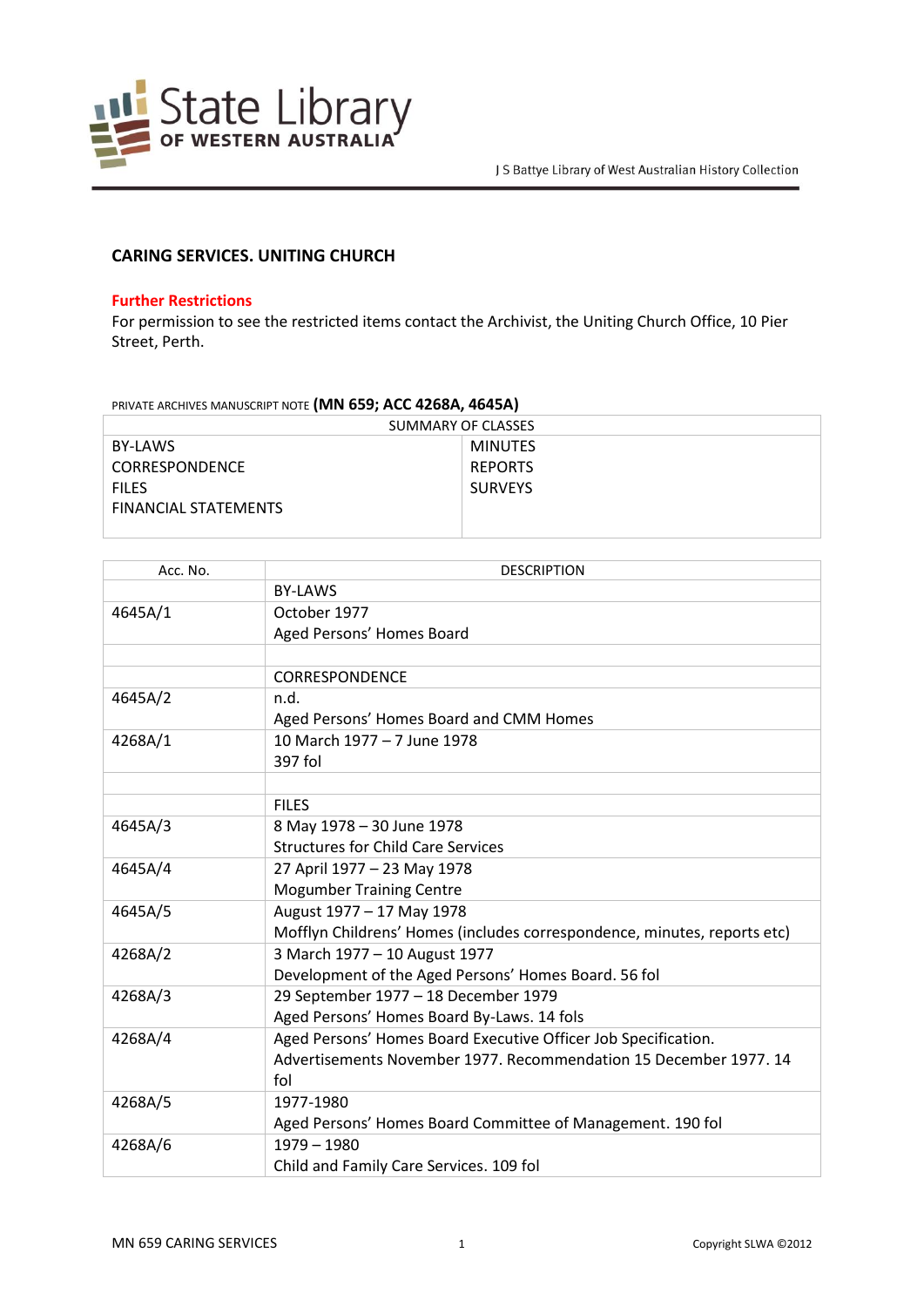

J S Battye Library of West Australian History Collection

| 4268A/7                       | 1981<br>International Year of Disabled Persons. 13 fol                  |
|-------------------------------|-------------------------------------------------------------------------|
| 4268A/8                       | 1976-1980                                                               |
|                               | Australian Council of Social Services. 179 fol                          |
| 4268A/9                       | $11 - 13$ March 1977                                                    |
|                               | Conference on the Church and the Intellectually Handicapped. 68 fol     |
| 4268A/10                      | 1979 - 1980                                                             |
|                               | WA Council on the Ageing. 32 fol                                        |
| 4268A/11                      | 4 October 1974 - 9 February 1979                                        |
| <b>RESTRICTED</b>             | Richmond Fellowship. 40 fol                                             |
| 4268A/12                      | 29 April 1974 - 30 August 1978                                          |
| <b>RESTRICTED</b>             | Review of Role of Sister Kate's Children's Home. 218 fol                |
| 4268A/13                      | 24 March 1977 - 10 July 1978                                            |
| <b>RESTRICTED</b>             | Consultation on New Procedures and Structures for Child and Family      |
|                               | Services. 140 fol                                                       |
| 4268A/14                      | 1979                                                                    |
| <b>RESTRICTED</b>             | Acceptance of Funds from the Lotteries Commission. 11 fol               |
| 4268A/15                      | The problems of isolation. 47 fol                                       |
| <b>RESTRICTED</b>             |                                                                         |
| 4268A/16                      | Proposed Projects:                                                      |
| <b>RESTRICTED</b>             | 1) Beverley Rural Therapy Unit 1977                                     |
|                               | 2) Day Care Centre, Claremont 1978                                      |
|                               | 3) Workers in Aboriginal Communities n.d.                               |
|                               | 4) Family Support Services Scheme 1978                                  |
|                               | 5) Geraldton Emergency Home Help 1978                                   |
| 4268A/17                      | 1978                                                                    |
| <b>RESTRICTED</b>             | Appointment of Field Officer for aged care. 298 fol                     |
| 4268A/18                      | Francis House, Home for Homeless Men; 104 Francis Street, Perth. 37 fol |
| <b>RESTRICTED</b>             |                                                                         |
| 4268A/19                      | October 1975 - September 1977                                           |
| <b>RESTRICTED</b>             | Terrace House, Home for Homeless Adolescents. 51 fol                    |
| 4268A/20                      | April 1975 - June 1980                                                  |
| <b>RESTRICTED</b>             | Wesley Centre. 221 fol                                                  |
| 4268A/21                      | July 1974 - September 1977                                              |
| <b>RESTRICTED</b>             | Presbyterian/Methodist Board of Social Services. 148 fol                |
| 4268A/22                      | Palmerston House for Men.                                               |
| <b>RESTRICTED</b>             | 55 fol                                                                  |
| 4268A/23                      | Collins House for Retarded Children.                                    |
| <b>RESTRICTED</b>             | 17 fol                                                                  |
|                               |                                                                         |
|                               | <b>FINANCIAL STATEMENTS</b>                                             |
| 4268A/24<br><b>RESTRICTED</b> | 31 January 1975<br>Presbyterian Children's Homes                        |
| 4268A/25                      |                                                                         |
| <b>RESTRICTED</b>             | 31 January 1975<br>St David's Home for the Aged                         |
| 4268A/26                      |                                                                         |
| <b>RESTRICTED</b>             | 31 January 1975                                                         |
|                               | Chrystal Halliday Home for the Aged                                     |
| 4268A/27                      | 31 January 1975                                                         |
| <b>RESTRICTED</b>             | "Braemar" Presbyterian Home for the Aged                                |